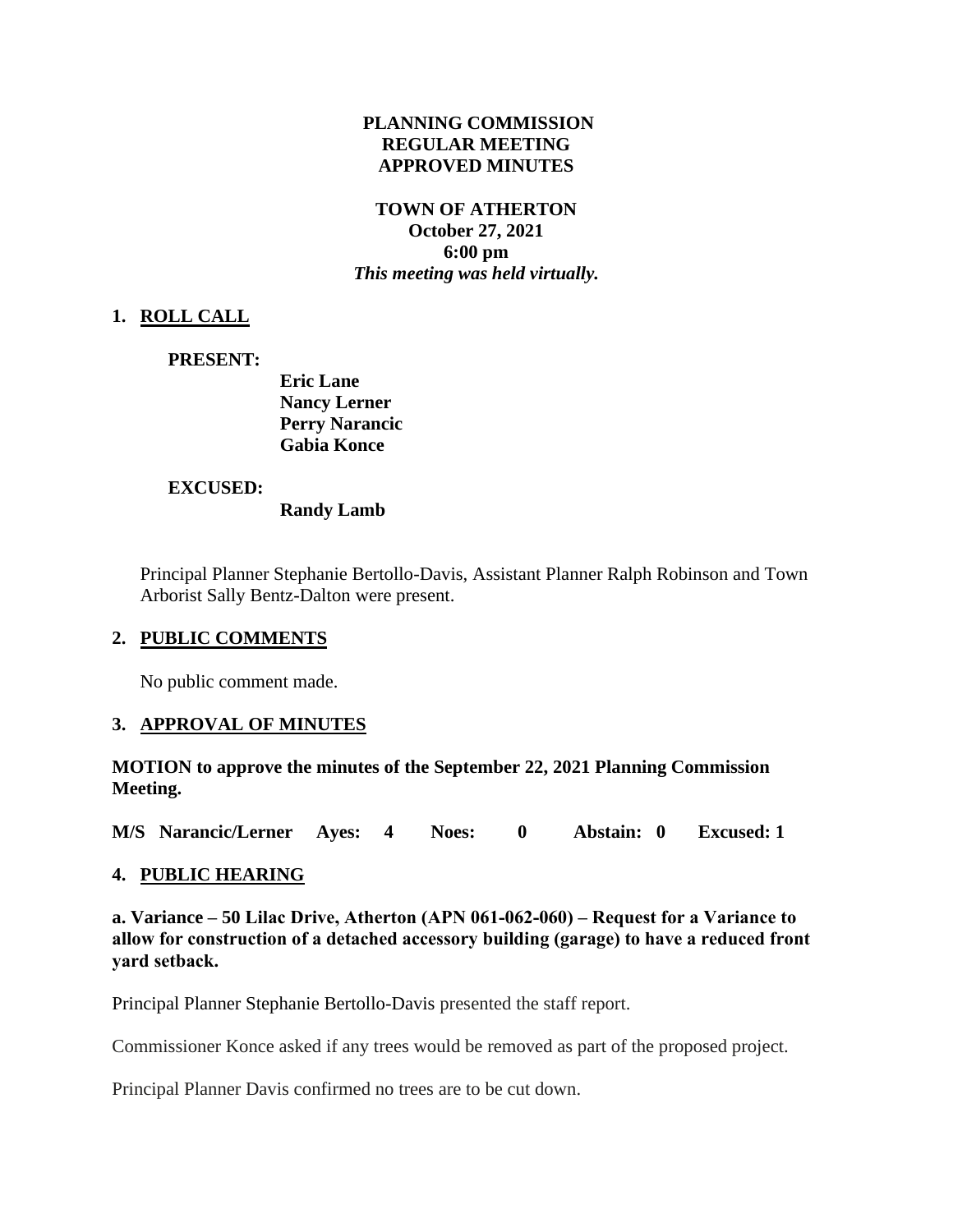Open Public Hearing.

Carrie and Adam Tomasi, homeowners and applicants at 50 Lilac, provided background on the reasons for the variance request. Stated desire to maintain house and property as it is and add to living space to extent possible without demolishing existing buildings. Unique shape of building envelope and presence of many trees limits areas that can be developed on the property, leading them to select the proposed location for the garage. Property is well screened and secluded. Also stated that neighbors were supportive of the project when they conducted their own outreach.

Closed Public Hearing.

Chair Lane said that he went by the site and that it is tucked away, and no one is likely to notice the new building.

Commissioner Narancic asked about location and status of ADU also proposed on the property.

Principal Planner Davis stated that no formal submittal for an ADU had been received yet.

Open Public Hearing.

Ms. Tomasi replied that the submittal for an ADU would not be finalized until the garage was approved.

Closed Public Hearing.

**MOTION to approve a Variance at 50 Lilac Drive to allow for construction of a detached accessory building (garage) to have a reduced front yard setback.**

**M/S Lane/Konce Ayes: 4 Noes: 0 Abstain: 0 Excused: 1**

**b. [Special](https://www.ci.atherton.ca.us/DocumentCenter/View/9387/67-Redwood-Combined-Packet-9222021) Structures Permit (SSP) – 358 Walsh Road, Atherton (APN 073-202-100) – Request for a Special Structures Permit to allow for a detached accessory building (garage) to have a reduced front yard setback.**

Principal Planner Stephanie Bertollo-Davis presented the staff report.

Chair Lane noted that the site has an unusual access.

Open Public Hearing.

Project representative Sean Lopes noted presence of easements on site that limited developable area. Intention was to keep the existing drainage paths in place. Proposed garage has a low profile and will have minimal visual impact when combined with proposed landscape screening.

Commissioner Konce asked what the square footage of the proposed garage and house would be.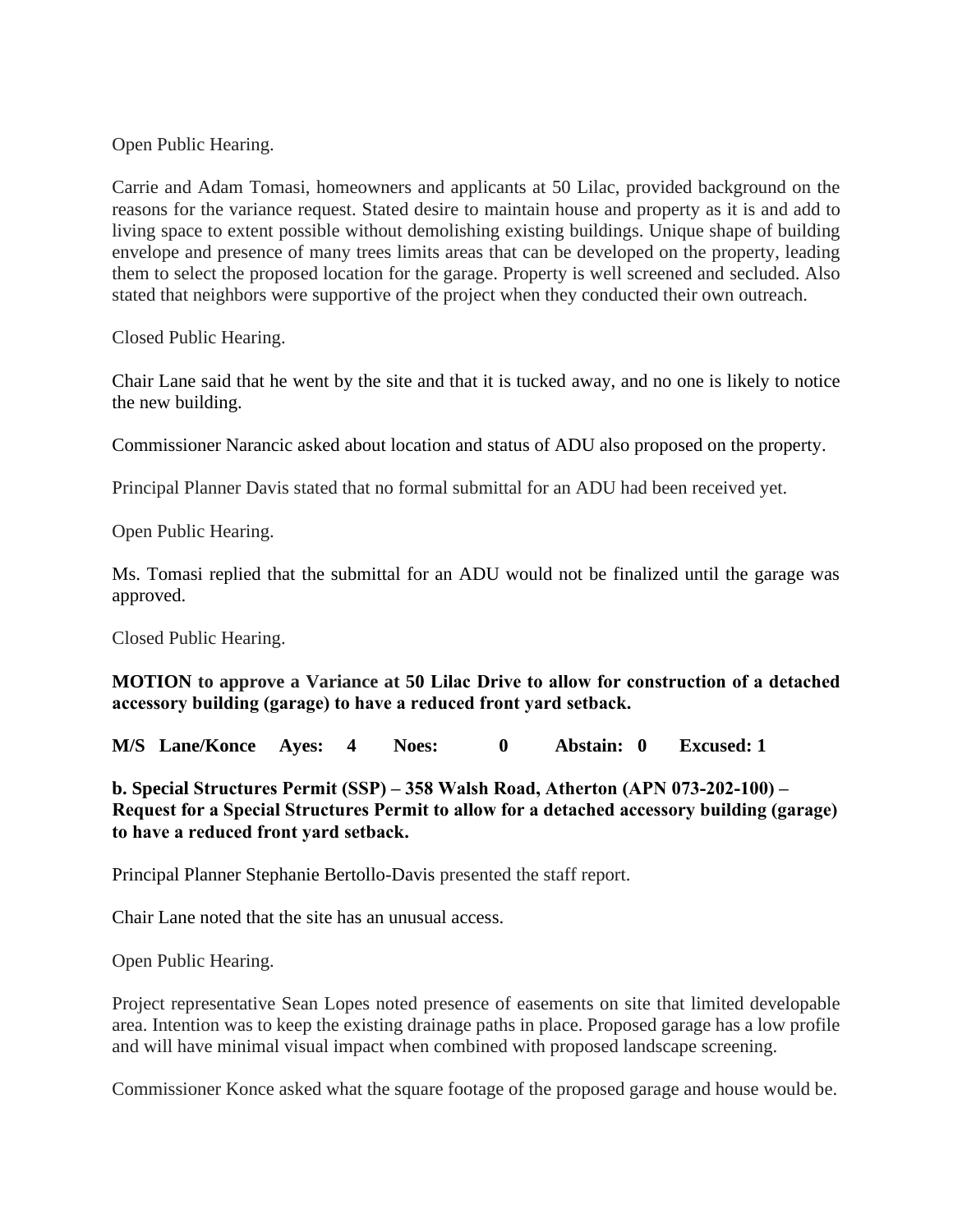Mr. Lopes replied that the garage would be 1400 square feet and the house itself would be around 15-16,000 square feet.

Chair Lane noted that the site is steep, so applicant will want to be sure to have ample clearance for vehicles. House is not visible from the road.

Commissioner Narancic asked if applicant had done any outreach to neighbors.

Mr. Lopes replied that they had not done any outreach.

Chair Lane asked Principal Planner Davis if public notices were mailed, which she confirmed and noted that no comments had been received to date.

Closed public hearing.

**MOTION to approve a Special Structures Permit at 358 Walsh Road to allow for a detached accessory building (garage) to have a reduced front yard setback.**

**M/S Narancic/Lerner Ayes: 4 Noes: 0 Abstain: 0 Excused: 1**

**c. [Special](https://www.ci.atherton.ca.us/DocumentCenter/View/9387/67-Redwood-Combined-Packet-9222021) Structures Permit (SSP) – 95 Mercedes Lane, Atherton (APN 070-230-150) – Request for a Special Structures Permit to allow for a detached accessory structure (sports court) to have a reduced front yard setback.**

Assistant Planner Ralph Robinson presented the staff report.

Open Public Hearing.

Penelope Joye, homeowner and applicant at 95 Mercedes, added detail on location of sport court and reasons for application. Also discussed outreach to neighbor who is in support of the project. Additional landscape screening will be added with the new court.

Closed Public Hearing.

**MOTION to approve a Special Structures Permit at 95 Mercedes Lane to allow for a detached accessory structure (sports court) to have a reduced front yard setback.**

**M/S Lane/Narancic Ayes: 4 Noes: 0 Abstain: 0 Excused: 1**

**d**. **[Special Structures Permit \(SSP\) –](https://www.ci.atherton.ca.us/DocumentCenter/View/9387/67-Redwood-Combined-Packet-9222021) 86 Tallwood Court, Atherton (APN 074-130-300) – Request for a Special Structures Permit to allow for a detached accessory structure (sports court) to have a reduced front yard setback.**

Assistant Planner Ralph Robinson presented the staff report.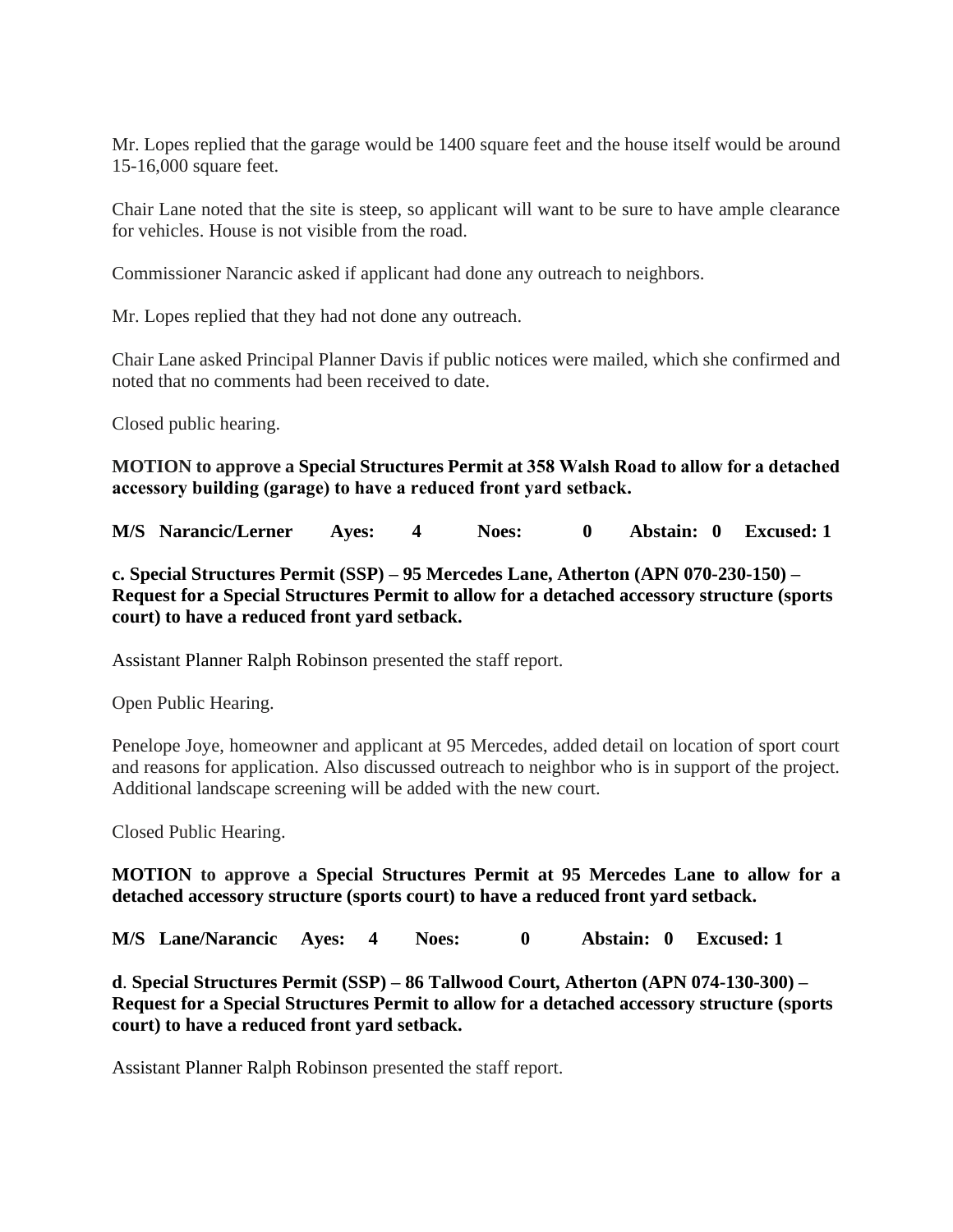Open Public Hearing.

Project representative Steven Kikuchi thanked the Planning Commission for their prior approval and provided detail on geotechnical issues that came up when considering an indoor sport court. Applicant decided to consider an outdoor court instead due to these issues. Sport court will be situated with a lower profile than previously approved indoor court and will be substantially screened. Neighbors had been supportive of previous submittal but did not reply to outreach regarding changes to the design.

Chair Lane asked what the intended activity for the court is.

Mr. Kikuchi stated that the court is intended to be multipurpose (i.e., badminton, pickle ball, volleyball, etc.).

Commissioner Konce asked what intent of previously approved indoor court was.

Mr. Kikuchi stated original intent was for the indoor court to be a badminton court.

Closed Public Hearing.

Chair Lane discussed his initial impressions of the original submission and challenges of building in that area that were apparent when he visited the site.

## **MOTION to approve a Special Structures Permit at 86 Tallwood Court to allow for a detached accessory structure (sports court) to have a reduced front yard setback.**

**M/S Lane/Lerner Ayes: 4 Noes: 0 Abstain: 0 Excused: 1**

## **e. School Master Plan Update (MPU) – 1000 El Camino Real (Menlo College), Atherton (APN 070-360-100) – Request for review of the 2021 Annual Master Plan Update.**

Principal Planner Stephanie Bertollo-Davis presented the staff report.

Commissioner Narancic asked if the MPU is intended to be more informational than something for the commission to act upon.

Principal Planner Davis stated that the MPU is required by the Municipal Code, but there is no formal action the commission or school is required to take.

Chair Lane added that the MPU is an opportunity for the community to provide feedback that can inform policy in the future. The report helps the commission anticipate future changes and helps the school maintain positive relationships with the community.

Commissioner Narancic asked what major changes had been made to the 2022 report from the previous year.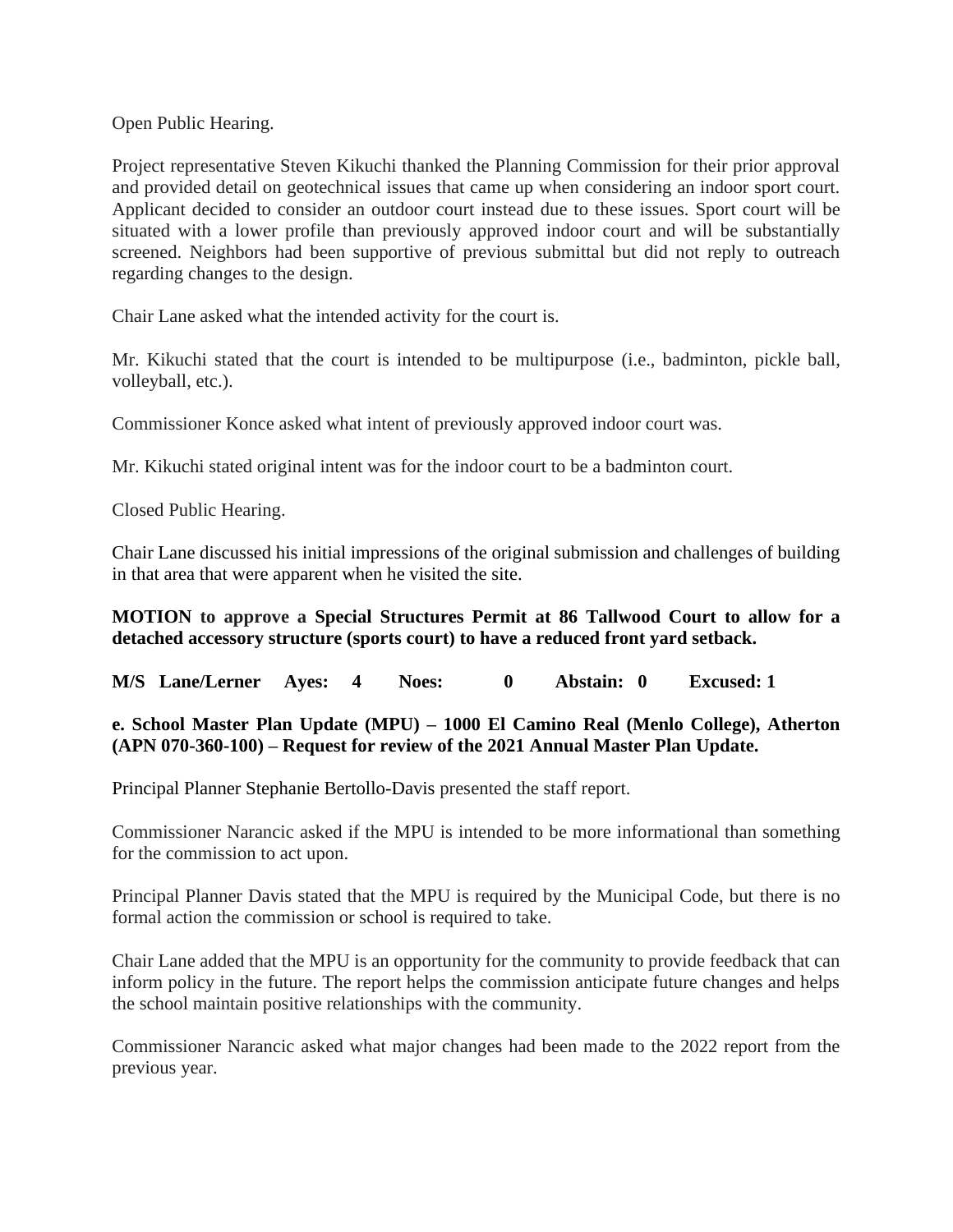Commissioner Konce said she also had a question related to security for students.

Open Public Hearing.

Project representative Steven Weiner thanked Principal Planner Davis for her report. Added that the recent Silicon Valley Sculpture Show was a success and an opportunity to engage with community members. Noted slight decline in enrollment due to impacts of the pandemic, but school is optimistic enrollment will rebound. Also spoke to security measures on campus. Campus has also mandated vaccines, with 98 percent of students now vaccinated, and does weekly testing of on campus students.

Chair Lane asked about non-affiliated traffic entering and then immediately exiting the campus, presumably to turn around on El Camino Real. Asked if there is any way the town could help with this issue. Could lead to people who should not be on the campus entering the campus.

Commissioner Konce asked if college ever considered having a guard gate at the entrance.

Mr. Weiner said that the cost benefit analysis for having a guard gate had not shown that to be worthwhile.

Chair Lane noted that annual report has improved from past versions to become closer to what the commission prefers to see. Asked how construction of dormitory was proceeding.

Mr. Weiner replied that the project is on track to be completed in June, with occupancy to take place in August 2022.

Chair Lane stated that school has been doing a good job of posting signage on neighboring streets to prevent parking on these streets. Asked how overall engagement with community has been going.

Mr. Weiner replied that the college engages with neighboring community. Neighbors along athletic fields are subject to the most noise and disturbance, but the college tries to notify them when there are events.

Chair Lane stated there is past damage in the relationship between the college and those neighbors, so anything the school can do to be more helpful to those neighbors is welcome.

Commissioner Konce asked whether dorms are single-sex or coed and how they are accessed.

Mr. Weiner noted dorms are mixed gender and all residences accessed by key cards.

Closed Public Hearing.

**MOTION to accept the 2022 School Master Plan Update (MPU) at 1000 El Camino Real (Menlo College).**